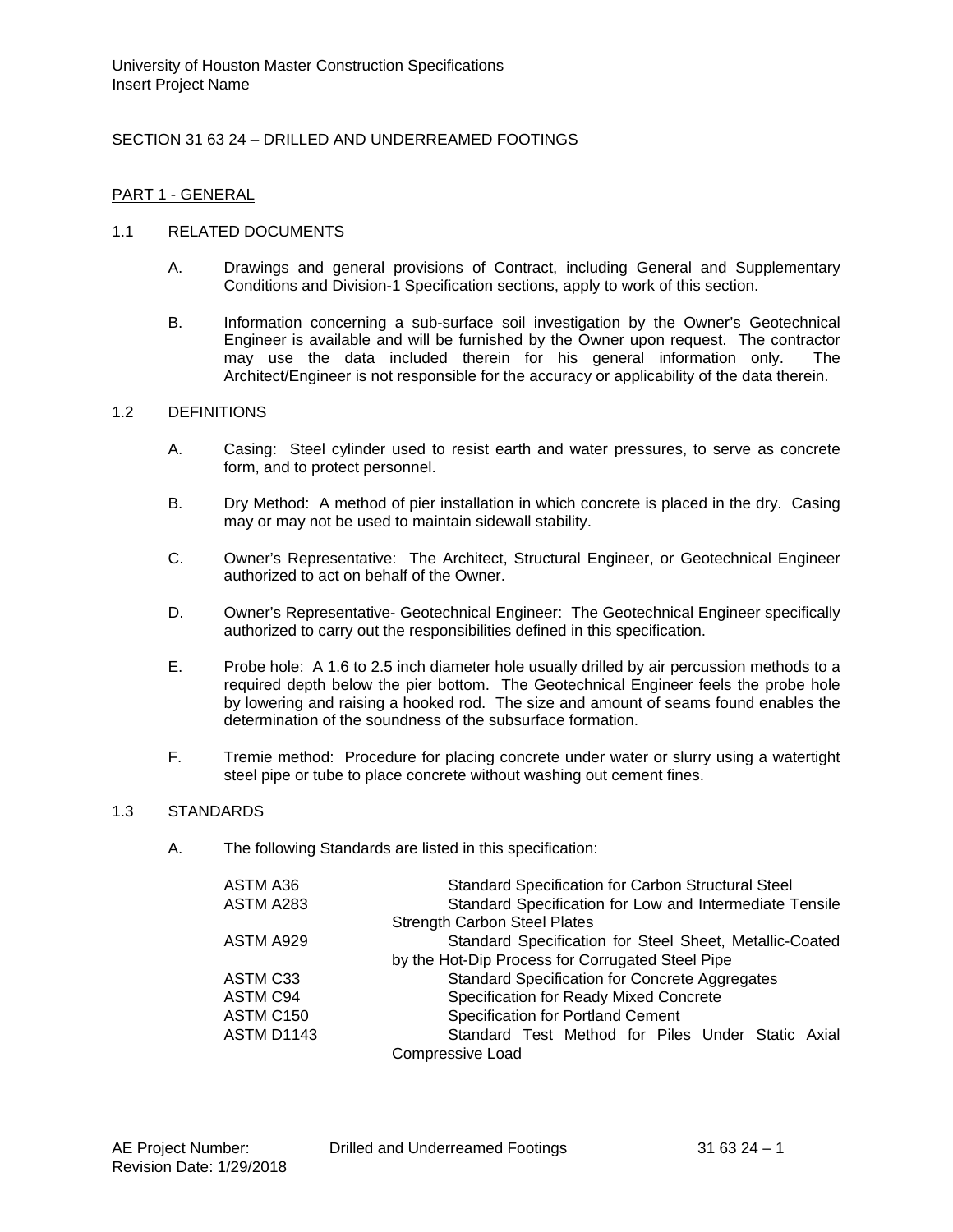### 1.4 SCOPE OF WORK

- A. The Drilling Contractor shall furnish all labor, materials, services, equipment (including temporary casings where required), and shall install all piers at the locations and depths shown on the drawings or as otherwise directed by the Owner's Geotechnical Engineer. Installation methods compatible with the design may be used if acceptable to the Owner's Geotechnical Engineer. Methods that are not compatible with the design shall be excluded from consideration.
- B. The Drilling Contractor shall furnish and place all reinforcing steel, dowels, and anchor bolts that are shown on the drawings to be embedded in the pier.
- C. The Drilling Contractor shall furnish all materials and labor as required to perform the load tests as specified herein and on the drawings.
- D. The General Contractor shall provide all necessary excavation, sheeting and bracing or other adequate maintenance of excavation banks, suitable runways and ramps as necessary for access of pier drilling, control of ground and surface water as necessary to keep the work area sufficiently dry, suitable access roads for movement of equipment and materials to and from pier locations, field layout required for pier work including setting and maintaining a location stake for each pier and giving cut-off grades on all piers, removal and replacement of all overhead and underground obstructions as required, and coordination of all concrete ordering and delivery.

### 1.5 QUALIFICATIONS

A. Drilled piers shall be installed by a specialty Drilling Contractor with suitable equipment, competent personnel, and a reputation of satisfactorily performing the work. The Contractor shall have a minimum of 5 years successful experience and a minimum of 5 successful installations on projects of a similar size and scope to this project and of using similar installation methods as may be anticipated for this project. Evidence of compliance with this section shall be submitted to the Architect/Engineer prior to entering into a contract for the work.

### 1.6 QUALITY ASSURANCE

- A. The Contractor is responsible for quality control, including workmanship and materials furnished by his subcontractors and suppliers.
- B. The Contractor shall comply with all local, state, and federal statutes, including OHSHA, for drilling and excavating.
- C. Codes and Standards: The Drilling Contractor shall comply with the provisions of the following codes, specifications, and standards, except where more stringent requirements are shown or specified:
	- 1. ACI 301 "Specifications for Structural Concrete for Buildings".
	- 2. ACI 117 "Specifications for Tolerances for Concrete Construction and Materials."
	- 3. ACI 318 "Building Code Requirements for Reinforced Concrete".
	- 4. Concrete Reinforcing Steel Institute (CRSI), "Manual of Standard Practice".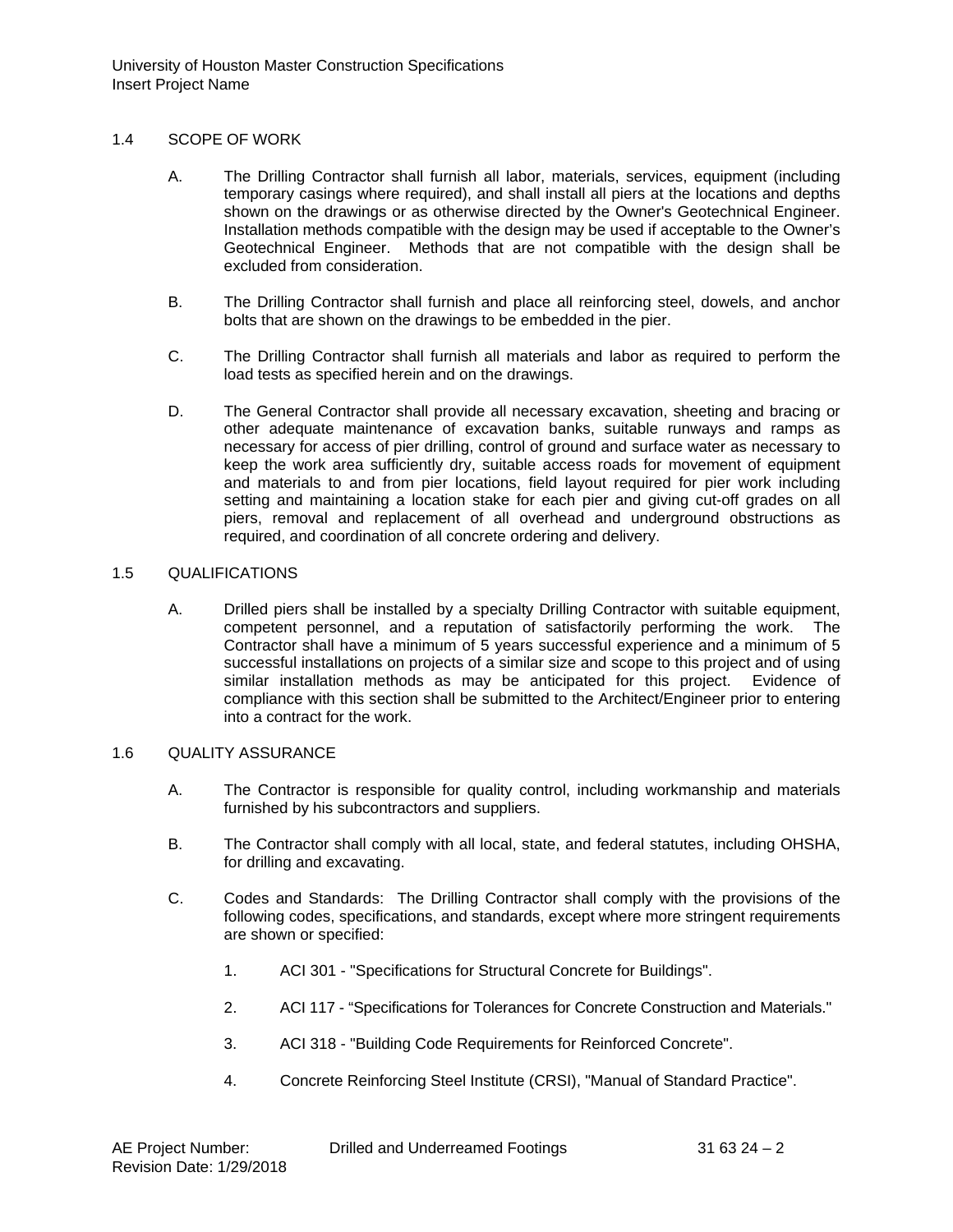- 5. ANSI/AWS D1.1 "Structural Welding Code Steel".
- 6. ANSI/AWS D1.4 "Structural Welding Code Reinforcing Steel".

In addition, all applicable building code and local regulations shall be followed. In case of conflict, the strictest interpretation shall govern.

- D. Survey Work:
	- 1. The General Contractor shall employ a qualified and licensed professional engineer/land surveyor to perform all surveys, layouts and measurements for drilled pier work including the layout of anchor rods and/or reinforcing steel dowels embedded in drilled piers. The surveyor shall conduct the layout work for each drilled pier to the lines and levels required prior to beginning excavation and shall make actual in-place measurements of each drilled pier plan location, shaft diameter, bottom and top elevations and deviations from specified tolerances.
	- 2. The surveyor shall record and submit all information pertinent to each drilled pier and cooperate with other testing and inspection personnel to provide data for all required reports.
- E. Testing Laboratory Requirements: The Drilling Contractor shall cooperate with all testing and inspection personnel employed to perform field quality control tests and inspections. See Testing Laboratory section of the specifications for required tests and inspections to be performed by the Testing Laboratory and Geotechnical Engineer.

Inspection or testing by the Owner does not relieve the Contractor of his responsibility to perform the Work in accordance with the Contract Documents.

# 1.7 JOB CONDITIONS

- A. Site Information:
	- 1. Data on indicated subsurface conditions are not intended as representations or warranties of continuity of such conditions. It is expressly understood that Owner will not be responsible for interpretations or conclusions drawn therefrom by the Contractor. The data are made available for convenience of the Contractor.
	- 2. The Contractor may make additional test borings and other exploratory operations at no additional cost to the Owner.
	- 3. The Contractor shall inspect the site prior to drilling operations and shall determine any constraints to the work presented by the existing surface conditions and report them to the Owner's Representative.
- B. Protection of Existing Structures: Locate all existing underground structures and utilities that are to remain in service during construction. Protect above-ground structures, underground utilities and other construction from damage caused by drilling operations. Report any conflicts between drilling work and underground utilities and structures to the Owner's Representative and do not proceed with the work until the conflict is resolved.
- C. Survey of Existing Structures: Record and report to Architect/Engineer surveyed elevation benchmarks on structures where directed by the Owner's Representative before commencing work, when structures are adjacent to drilling operations. Record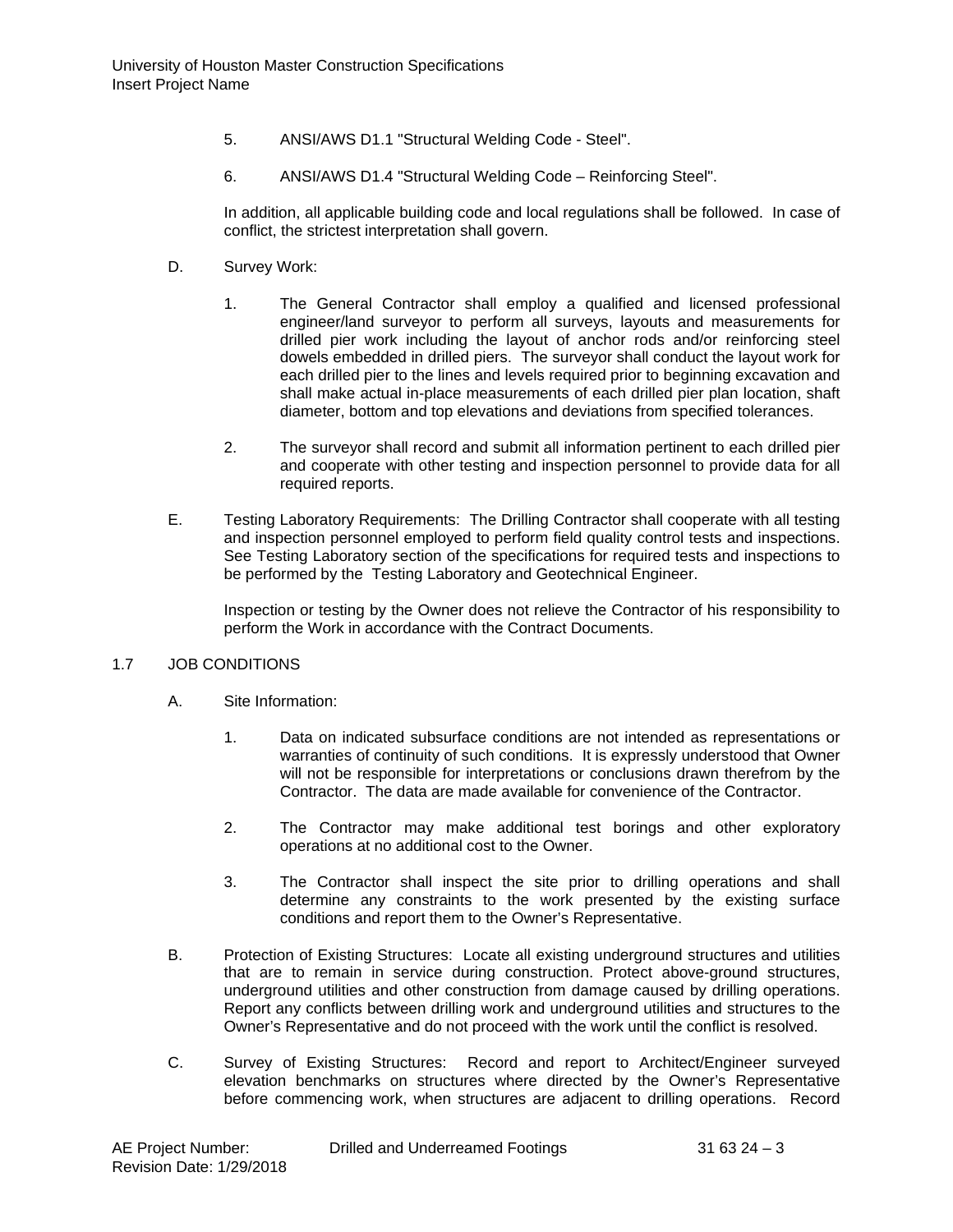and report elevation of each benchmark at least twice a day while drilling is in progress. Should benchmark readings indicate displacement, halt drilling operations until corrective action has been provided and is acceptable to the Owner's Representative and the **Owner** 

# 1.8 PREINSTALLATION CONFERENCE

- A. At least 7 days prior to beginning pier installation, the Contractor shall conduct a meeting to review the proposed excavation, inspection, and concrete and reinforcement placement methods and procedures to produce pier construction of the required quality. Also review requirements for submittals, status of coordinating work and availability of materials. Establish work progress schedule and procedures for bearing surface inspection, materials testing, and certifications. The Contractor shall send a preinstallation conference agenda to all attendees 7 days prior to the scheduled date of the conference.
- B. The Contractor shall require responsible representatives of every party who is concerned with the concrete work to attend the conference, including but not limited to the following:

Contractor's Superintendent Laboratory responsible for field material testing Drilling Subcontractor Ready-Mix Concrete Producer Geotechnical Engineer Owner's and Architect's/Engineer's Representative

C. Minutes of the meeting shall be recorded, typed and printed by the Contractor and distributed by him to all parties concerned within 5 days of the meeting. One copy of the minutes shall be transmitted to the following for information purposes:

> Owner's Representative **Architect** Engineer-of-Record

D. The Engineer shall be present at the conference. The Contractor shall notify the Engineer at least 7 days prior to the scheduled date of the conference.

# 1.9 SUBMITTALS

- A. Concrete Mix Design: Submit concrete mix designs suitable for method of concrete placement for Engineer and Owner's Testing Laboratory approval prior to pier installation.
- B. Drilling Records: The Drilling Contractor and the Owner's Geotechnical Engineer or other authorized inspector shall each submit copies of the drilling record for each pier to the Architect/Engineer immediately after drilling. The reports shall indicate the name of the job, name of Drilling Contractor, and name of drilling superintendent. For each pier installed, the report shall indicate the following information:
	- 1. Pier number and location
	- 2. Pier shaft diameter
	- 3. Pier underream diameter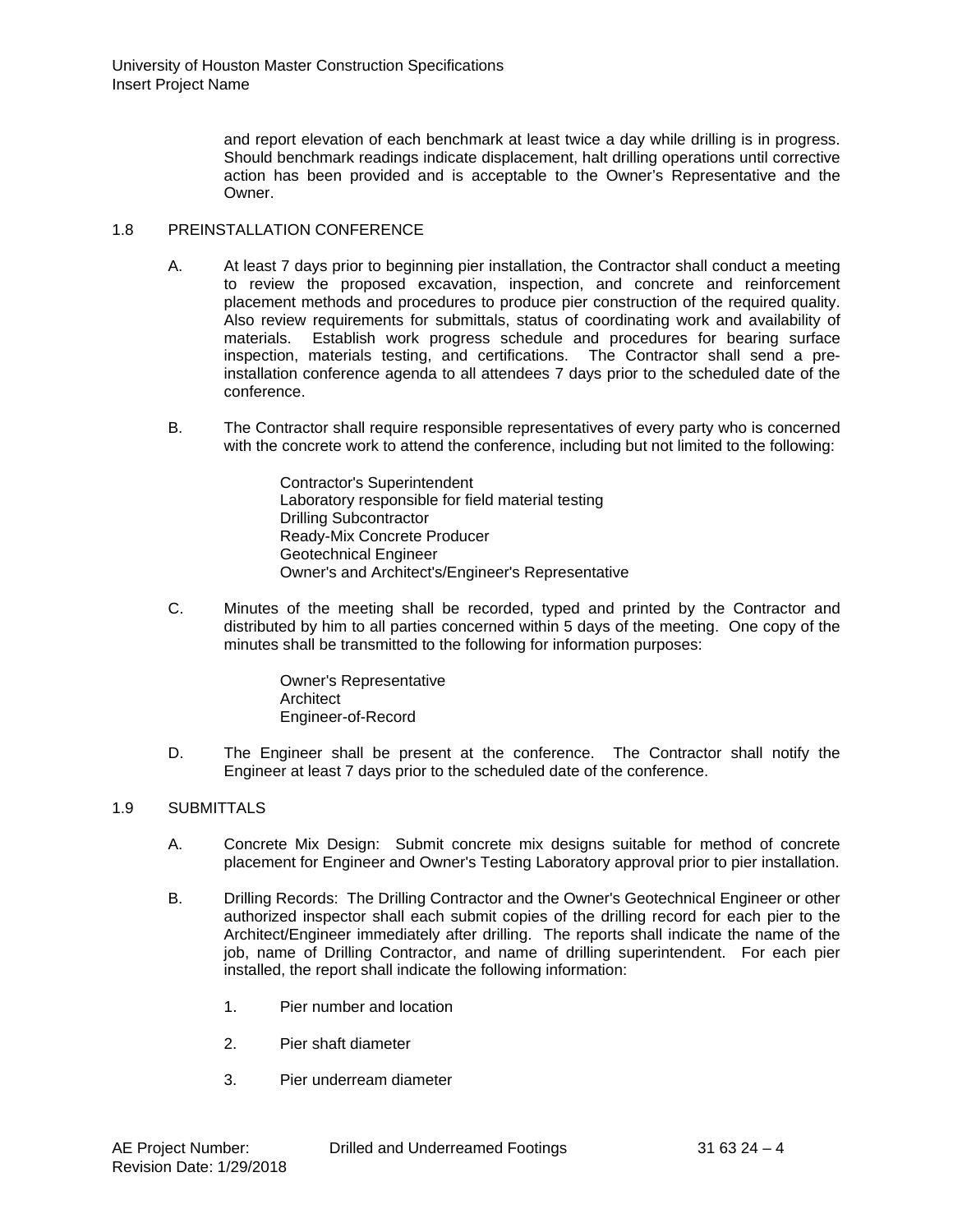- 4. Bottom elevation
- 5. Top elevation
- 6. Pier length
- 7. Theoretical volume of concrete in pier
- 8. Actual volume of concrete placed
- 9. Reinforcing steel size and depth actually placed
- 10. Drilling start and finish time
- 11. Concreting start and finish time
- 12. Variation from specified tolerances including surveyed location and plumbness
- 13. Construction method (dry method, or casing method)
- 14. Groundwater conditions (rate of water infiltration and depth of water in hole prior to concreting for dry piers; water elevation in hole for wet piers)
- 15. Elevation of top and bottom of any casing left in place
- 16. Description of temporary or permanent casing (including purpose, diameter, wall thickness and length)
- 17. Description and elevation of any obstructions encountered and whether removal was obtained
- 18. Description of pier bottom including amount and extent of loose material
- 19. Method of concrete placement
- 20. Any difficulties encountered in drilling or concreting operations
- 21. Any deviations from specifications.

Reports prepared by the Owner's Geotechnical Engineer or authorized inspector shall be compiled and signed by a licensed professional engineer in the state where the project is located. Reports prepared by the Drilling Contractor shall be compiled and signed by the drilling superintendent.

- C. Shop Drawings:
	- 1. Reinforcing Steel: Submit shop drawings for all drilled pier and pier cap reinforcing steel.
	- 2. Installation Method: Submit detailed procedures of the installation method, including (where applicable) type and number of drilling rigs and equipment, casing size and length, casing removal method, drilling fluid type, dewatering method, concrete placement, and reinforcing steel securing and placement.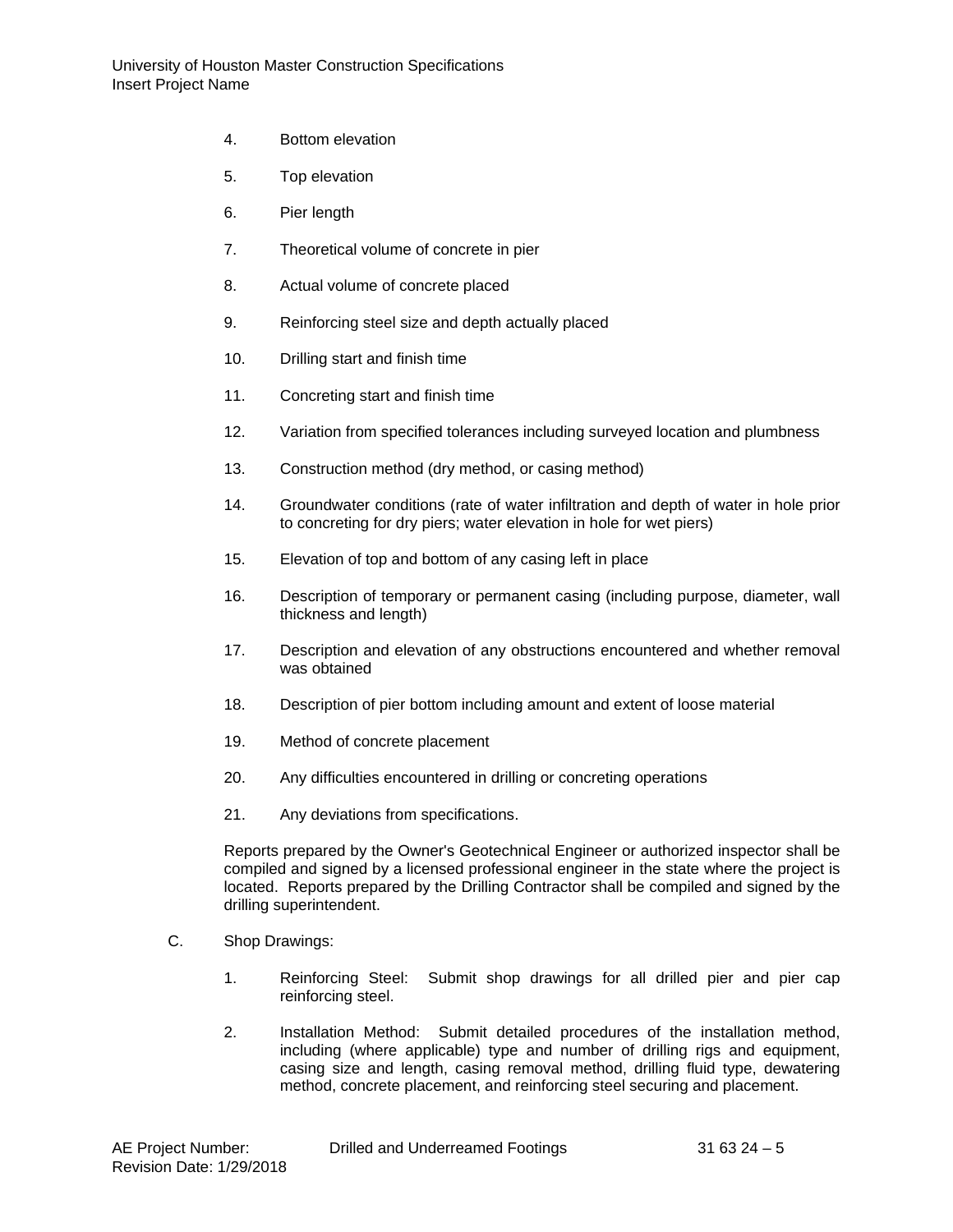- 3. Steel Casings: Submit shop drawings for size, wall thickness, length, and grade of permanent steel casings required. Show all splices and methods of splicing.
- 4. Load Test Frame: Submit shop drawings of the load test frame sealed by a registered professional engineer in the state where the project is located.
- D. Product Data: Submit manufacturer's product data with application and installation instructions for proprietary materials and items.
- E. Load Test Reports: The Owner's Geotechnical Engineer shall submit copies of test reports for each load test immediately after completion of tests. The report shall include pier load test capacity, compressive test reports of the pier concrete, tabular and graphical presentation of gross and net settlement of the pier top, pier data as prescribed in the previous section, and specific recommendations for production pier installation.
- F. Qualification Data:
	- 1. Submit qualification data for firms and persons specified in the article entitled "Qualifications" to demonstrate their capabilities and experience. Include lists of completed projects with project names and addresses, names and addresses of architects and owners, and other information specified.
	- 2. Submit Welding Procedure Specifications (WPS) in accordance with ANSI/AWS D1.1 for all welded joints in steel casing. Submit test reports showing successful passage of qualification tests for all non-prequalified WPSs.
	- 3. Provide certification that welders to be employed in work have satisfactorily passed AWS qualification tests as specified. If recertification of welders is required, retesting will be at Contractor's responsibility.
- G. Alternates: The Drilling Contractor shall submit his bid based on the specifications as written without exceptions. He may submit bids for alternates to the specifications or modifications to the design, load test program, or installation specifications for consideration by the Owner's Representative and the Owner.
- H. Post Construction Survey: After completion of pier placement, the Contractor shall provide the Owner's Representative with an as-built survey showing the actual locations of the piers at the top elevations. This survey shall show the plumbness of vertical piers, and all abandoned piers and their replacements. No construction of superstructures shall commence until this survey has been reviewed and accepted by the Owner's Representative. In order to facilitate the progress of the Work, the Contractor shall submit partial pier surveys for approval as the Work proceeds.

# PART 2 - PRODUCTS

# 2.1 CONCRETE

Concrete shall be as specified in the "Cast-in-Place Concrete" section of the specifications, in the general notes, and on the drawings, with the additional requirements specified below:

A. Maximum Aggregate Size: Provide maximum aggregate size of three quarters of minimum clear spacing between individual reinforcing bars or bundles of bars, with 1 1/2" maximum.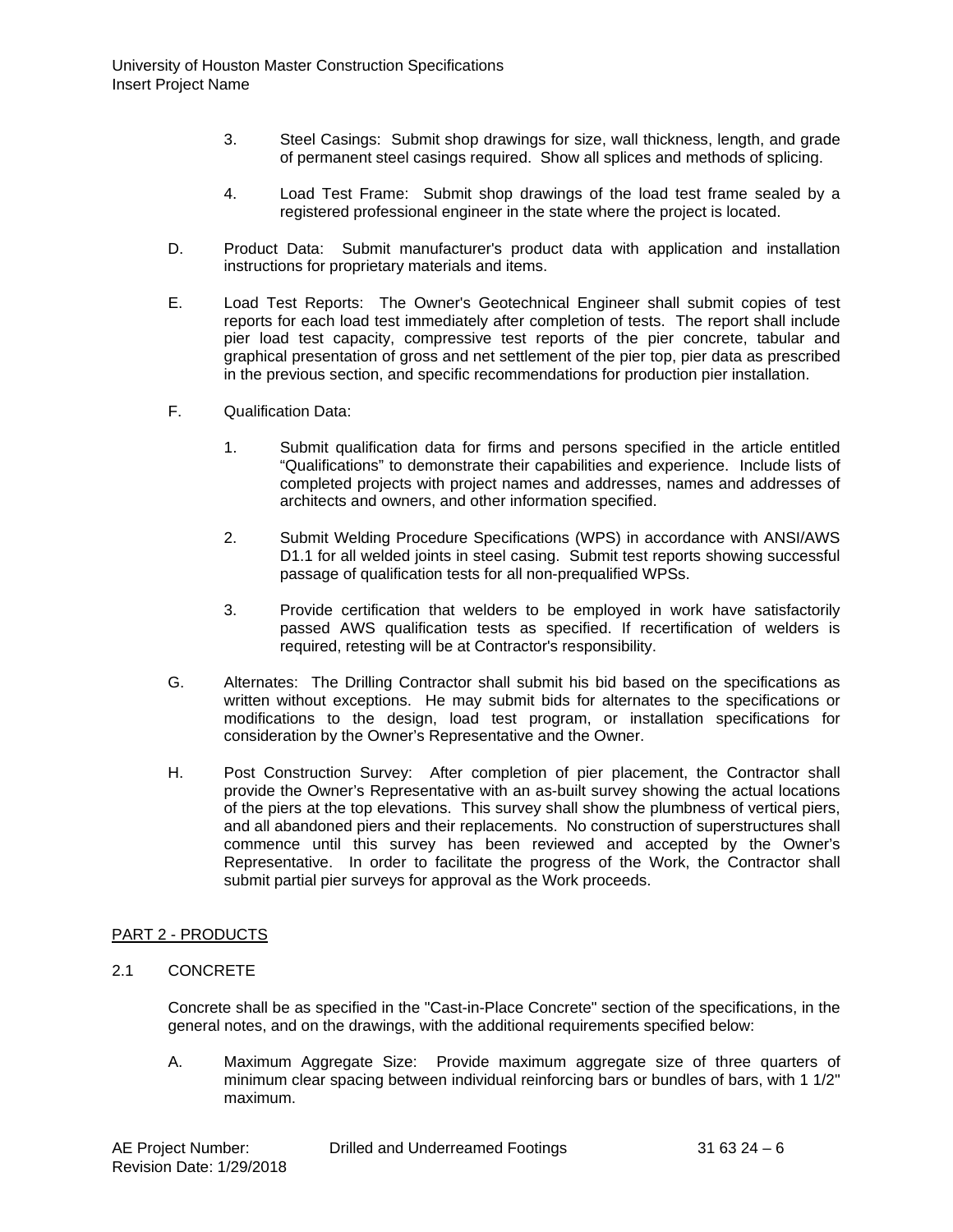- B. Water Reducing Admixtures: Where required by mix design, use water-reducing admixtures in strict compliance with manufacturers' directions. Admixtures to increase cement dispersion, or provide increased workability for low-slump concrete may be used at contractor's option. Use admixtures in the amounts as recommended by manufacturer for climatic conditions prevailing at time of placing concrete. Adjust quantities of admixtures as required to maintain quality control.
- C. Slump Limits: Proportion concrete to have a slump that is suitable for the placement process used. The mix must maintain flowability throughout the concrete placement time and during extraction of any temporary casing. Provide a minimum 6" slump concrete with retarder for temporarily cased piers at time of pulling casing.

### 2.2 REINFORCING STEEL

- A. See "Concrete Reinforcing Steel" section of the specifications.
- B. Reinforcing Support and Positioning Devices: Devices made of non-corrosive material that support and align reinforcing steel within the shaft and that provide the appropriate side and bottom cover to the reinforcing steel. Acceptable manufacturers include:

"Pieresearch" "Aztec, a Dayton-Superior Company" "Foundation Technologies, Inc."

# 2.3 STEEL CASING

- A. Steel casing shall conform to ASTM A 283, Grade C or ASTM A 36.
- B. Corrugated steel casing shall conform to ASTM A 929.
- 2.4 GROUT
	- A. Grout used for filling annular void outside permanent casings shall be sand cement grout consisting of Portland cement (ASTM C 150 Type I or III), sand (ASTM C 33), and water. Proportions by weight shall be one part cement, 2 1/4 to 2 1/2 parts sand, and the minimum amount of water required to obtain a workable mix but not exceeding a watercement ratio of 1.0. The grout mix shall be suitable for the method of installation, whether by gravity feed or by pumping under pressure.

#### 2.5 CONCRETE MIXING

- A. Ready Mix Concrete: Comply with the requirements of ASTM C94.
- B. Hot Weather Concreting: The maximum acceptable concrete temperature at the truck discharge point shall be 95°F. Refer to Hot Weather Concreting Practices specified in "Cast-in-Place Concrete" section of the specifications for required hot weather concreting practices.
- C. Cold Weather Concreting Practices: Refer to the "Cast-in-Place Concrete" section of the specifications for cold weather concreting practices and the conditions under which they are to be followed.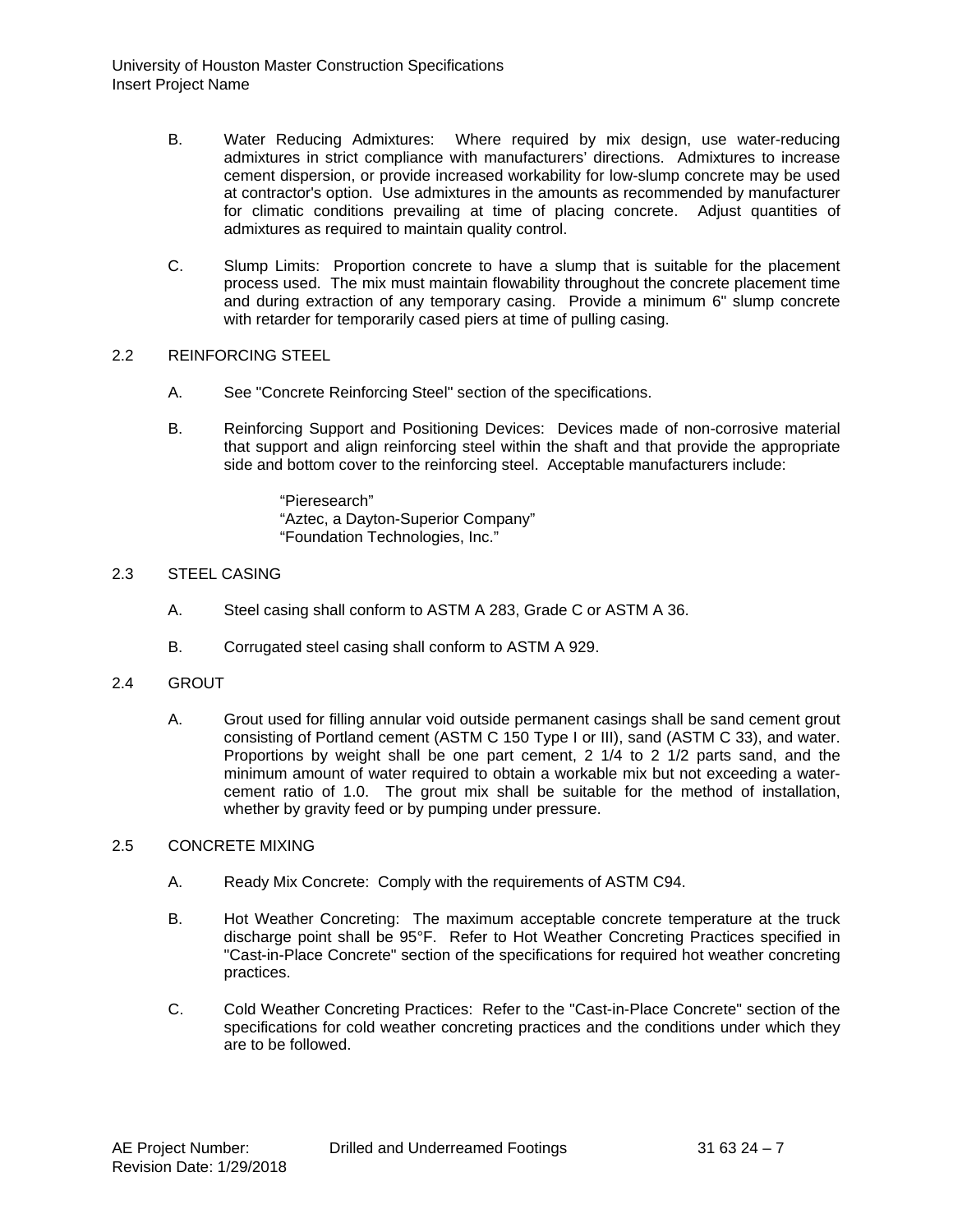# PART 3 - EXECUTION

### 3.1 EXCAVATION

- A. Requirements:
	- 1. Excavate holes for drilled piers to dimensions and required bearing strata or elevations as shown on the drawings unless directed otherwise in the field by the Owner's Geotechnical Engineer.
	- 2. Maintain sidewall stability during drilling. If sidewall instability is encountered that the Owner's Representative considers excessive, the Contractor shall use alternate drilling methods such as temporary casing.
	- 3. Excavate holes for closely spaced piers and those occurring in fragile or sand stratas only after adjacent holes are filled with concrete and allowed to set a minimum of 6 hours or longer as required for concrete to harden unless temporary casing to maintain sidewall stability is used.
	- 4. Drilled pier design dimensions and depths shown on the drawings shall be considered minimums and are based on bearing and/or friction in assumed strata. If bearing stratum is not capable of maintaining the assumed capacity, the foundation system shall be revised as directed by the Owner's Geotechnical Engineer and Owner's Representative. Revisions will be paid for in accordance with contract conditions relative to changes in the work. Refer to drawings for design bearing pressures, skin friction values, or pier load capacity.
	- 5. Remove loose material and excess free water from the bottom of the shaft. Refer to the "Dewatering" section of the specifications. The bearing surface should be essentially flat within a tolerance of 1 vertical to 12 horizontal or with one step having a vertical height less than one-quarter of the diameter of the bearing area.
	- 6. Where directed by the Geotechnical Engineer, provide a 1.6 inch to 2.5 inch diameter probe hole to a minimum depth below the bottom of the pier equal to the diameter of the bearing area.
- B. Equipment:
	- 1. Provide adequate equipment so work is expedited to the fullest extent possible. Use equipment fully capable of excavating shafts to depths, diameters, and sizes indicated, and within the specified tolerances. Maintain equipment in satisfactory operating condition and provide sufficient quantity of equipment to maintain the projected schedule of the Work.
	- 2. Using bits or augers with a power-driven rotary-type rig, a shaft of a diameter specified on the drawings shall be excavated from the ground surface to a depth as specified on the drawings or as ordered by the Owner's Geotechnical Engineer.
- C. Obstructions:
	- 1. If rocks, boulders, or other unforeseen obstructions are encountered which cannot be removed by standard drilled pier excavation methods, and if such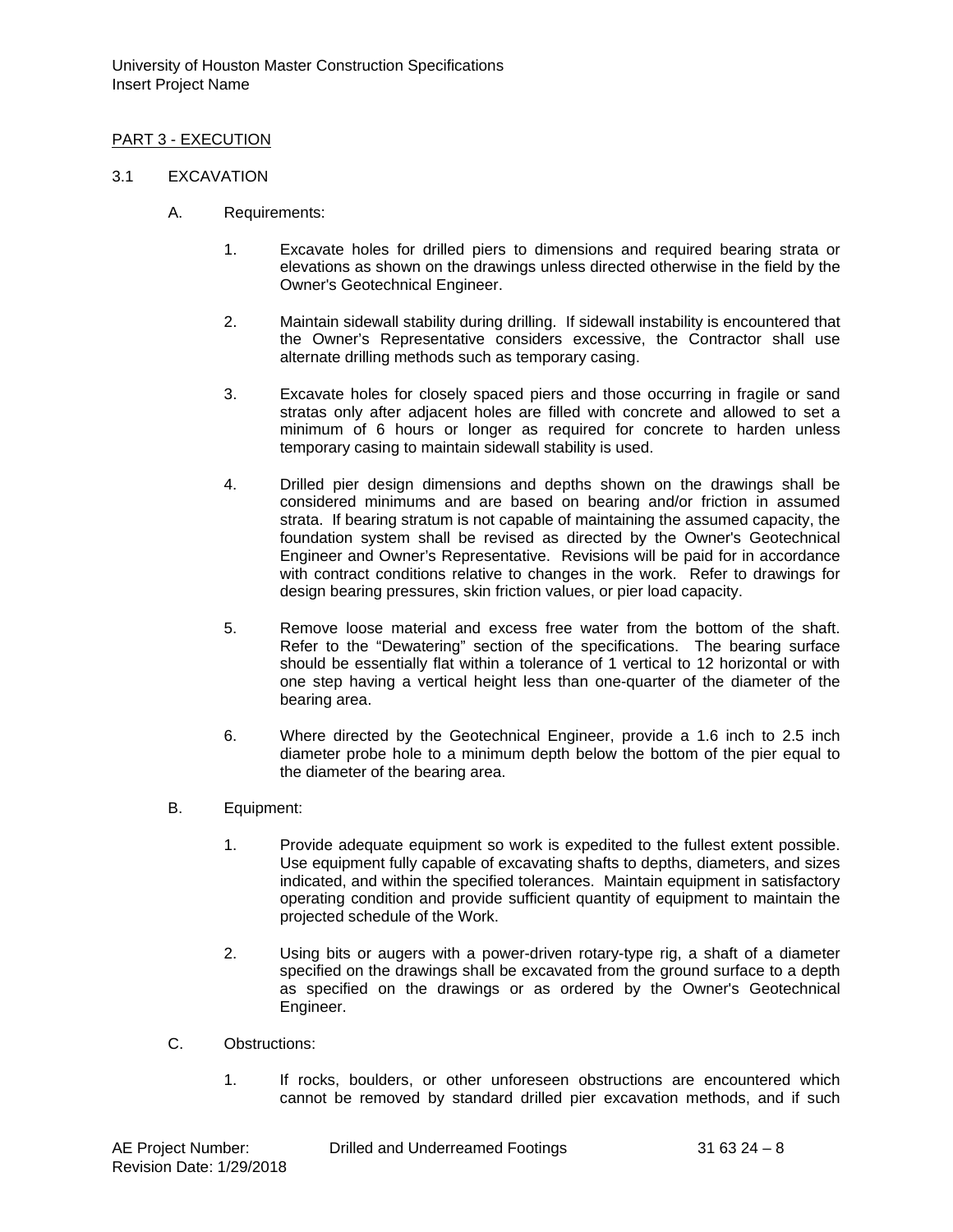obstructions are not indicated by available sub-surface data, removal of such obstructions will be paid for in accordance with the terms of the Contract relative to changes in the Work.

- 2. Remove such obstructions by hand labor using air-powered tools or by other safe<br>methods recognized in the construction industry. Standard drilled pier methods recognized in the construction industry. excavation methods include the use of core barrels with pier drilling equipment.
- 3. The work of this Section includes demolition and removal of rock, boulders, concrete, masonry, and other subsurface obstructions that are indicated by the Contract Documents, or by the available subsurface exploration data, and such work will not be considered a change in the Work.
- D. Overexcavation: No payment will be made for extra length or greater diameter of drilled piers when they are installed to a greater depth or are larger than required unless authorized by the Owner's Geotechnical Engineer. Overexcavated drilled piers will be measured and paid for in accordance with the original or authorized design depth and diameter.
- E. Excavated Material:
	- 1. Deposit and spread excavated material on site observing proper placement and compaction requirements.
	- 2. Remove excavated material and dispose of it off site.

# 3.2 REQUIREMENTS FOR UNDERREAMS

- A. Bell Configuration: The sides of the underream shall slope not less than
	- (i)  $45^\circ$  (60° bell may be used at contractor's option.)<br>(ii)  $60^\circ$
	- $(ii)$

with the horizontal. The bell roof slope shall be a straight line or curve upward. The thickness of the bottom edge shall be at least (i) six inches (ii) three inches.

- B. Underream to Shaft Diameter: The diameter of the underream shall not exceed three times the diameter of the shaft.
- C. Test Underream: The Drilling Contractor shall install a test underream to demonstrate that the bells can be properly formed. The Geotechnical Engineer shall determine the size and location of the underream. The underream shall be formed by the same operator with the same equipment under the same conditions as will be used in the production of the piers. If approved by the Geotechnical Engineer, the underream may be used as a production pier.

Should the underream not be able to be properly installed, the foundation design will be altered and final installation approved by the Architect/Engineer.

D. Shoring of Bells: Where soil conditions are encountered which make it impractical to undercut bells to required dimensions, arch roof of bells or support with wood or steel shoring. Provide sufficient shores, resting on bearing stratum, to support earth against caving or collapse. If there is a tendency for roof to cave, leave shoring in place during concreting. Otherwise, remove shores and braces before placing concrete. When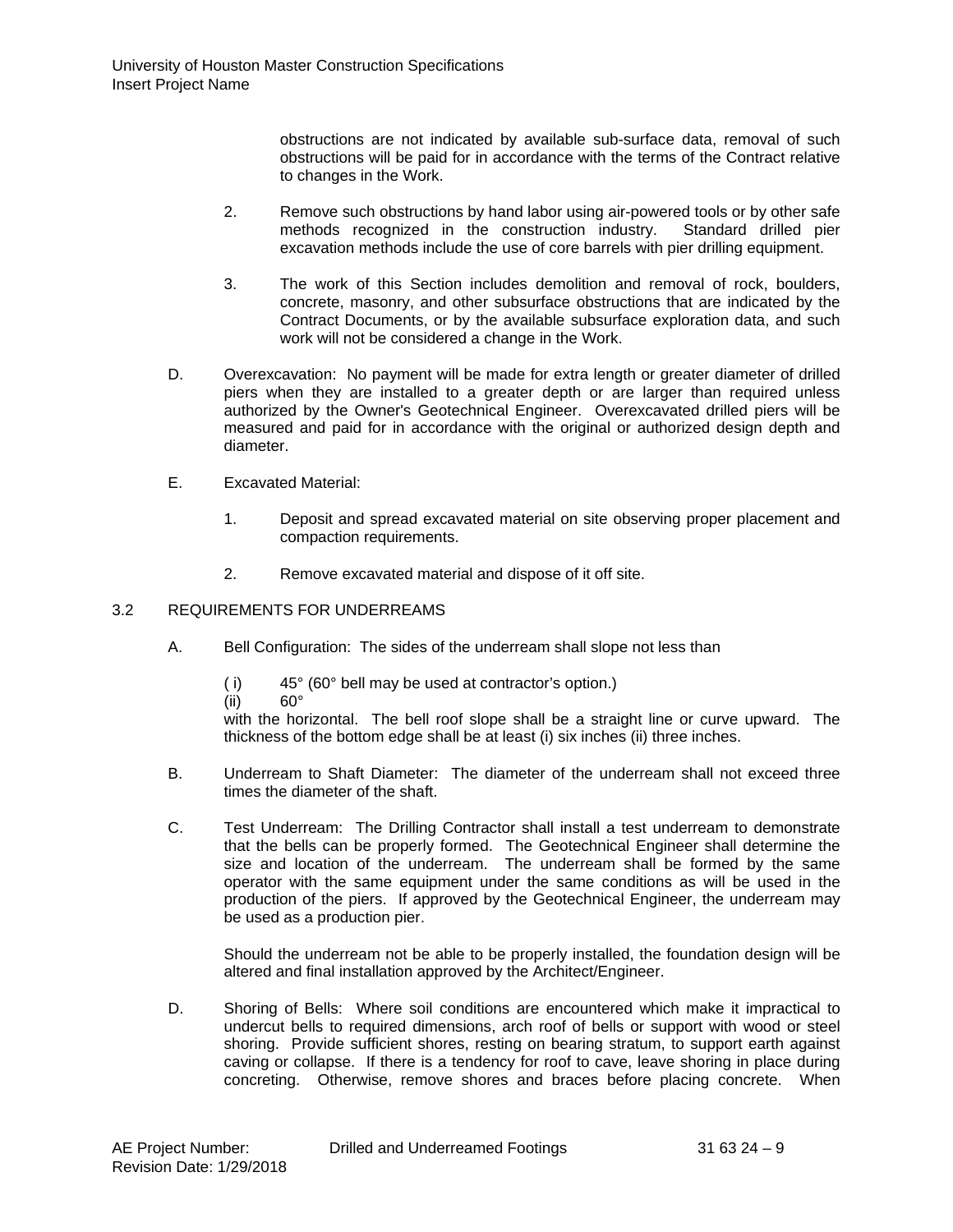shoring is to remain, use only vertical steel shores. Shoring shall be designed by a qualified engineer licensed in the state where the project is located.

#### 3.3 DEWATERING

- A. Provide and maintain pumping equipment to keep excavations free of water before placing concrete. An excavation is considered dry if the water rises at a rate of less than 1/4 inch per minute and the height of water at the bottom of the pier does not exceed two inches at the time of concrete placement.
- B. Dewater in a manner that will not create subsidence or ground loss that might adversely affect the Work or existing adjacent structures. Should the dewatering system employed involve pumping inside the pier, extreme caution shall be used to prevent an unbalanced water head from causing a "blowout", bottom heave, or "quick" condition that could disturb the proposed bearing stratum or surrounding soil strata.
- C. The dewatering method shall be submitted for review and approval of the Owner's Geotechnical Engineer.
- D. Conduct water to general site run-off ditches and disposal areas with discharge lines. Provide ditching as required to conduct water to site drainage facilities.
- E. If excessive water and/or sidewall instability is encountered and drilling operations must be halted, consult with Geotechnical Engineer and Owner's Representative before using alternate methods of construction.

### 3.4 TEMPORARY STEEL CASINGS

- A. Requirements:
	- 1. Provide temporary casing at locations where the soil will not stand without support or where sloughing of the sides of shafts may seriously delay or endanger the satisfactory completion of excavation and placement of concrete. Also provide temporary casing at locations as directed by the Geotechnical Engineer to seal off the inflow of water into the excavation. Refer to the geotechnical report for conditions where casing may be required.
	- 2. The Contractor shall have immediately available for use on the job an ample supply of casing for each size that will be required for use in the shafts and shall provide additional amounts, as required, to ensure the orderly progress of the job.
	- 3. Such casing may be in short pieces but with jointing devices of sufficient strength that assembled sections of casing may be pulled complete as concrete is placed, or immediately thereafter. Provide casing of sufficient strength to withstand handling stresses, concrete pressure, and surrounding earth and/or fluid pressures. Make diameter of excavation in relation to diameter of casing such as to create a minimum of void space outside of casing. Provide casing with a minimum outside diameter equal to normal outside diameter of drilled foundations.
- B. Delivery, Handling, and Storage of Casing
	- 1. Deliver casing to site in undamaged condition.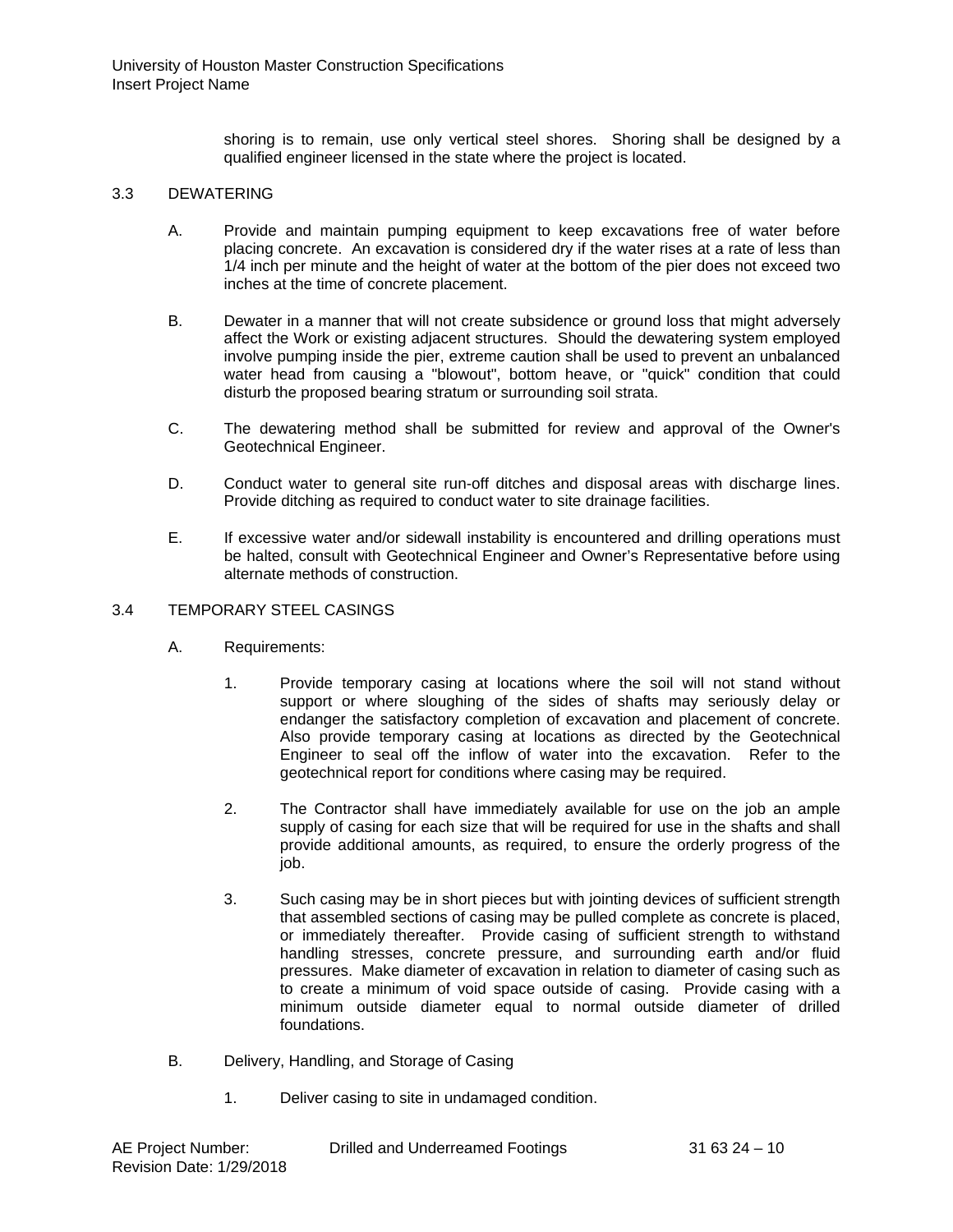- 2. Handle and protect casing to maintain diameter within plus or minus two percent.
- C. Casing Withdrawal: Unless otherwise approved by the Owner's Representative, all temporary casing shall be removed from shafts as concrete is placed or immediately thereafter, and in such a manner as to prevent sloughing material from dropping to the bottoms of shafts or falling on top of freshly placed concrete. Casings shall be pulled in a single continuous smooth operation without sudden jerks or impact. Maintain head of concrete above the bottom of the casing that exceeds the soil and water pressure at all times during casing withdrawal. Do not vibrate concrete internally before the casing is withdrawn. A vibratory casing extractor may be used. Do not withdraw casing after the concrete has attained initial set. The casing withdrawal and concreting operations shall be observed by the Geotechnical Engineer.

### 3.5 REINFORCING STEEL PLACEMENT

- A. Before placing, clean reinforcing steel and dowels of loose rust, scale, dirt, grease and other material that could reduce or destroy bond.
- B. Fabricate and erect reinforcing cages in shafts as one continuous unit using inner ring reinforcing guide. Place reinforcement accurately and symmetrically about axis of hole and hold securely in position during concrete placement. The Contractor shall verify depths of drilled piers prior to cutting and tying reinforcing steel cages. Reinforcing steel shall be delivered to the site in standard 60-foot lengths and cut as required. Splice no more than 33% of the bars at any one location, alternating spliced and unspliced bars in a symmetrical pattern. Splices shall be 30 bar diameter compression splices for bars #11 and smaller and mechanical end bearing compression splices for #14 and #18 bars unless noted otherwise on the drawings. See drawings for additional splice information. The Contractor shall be responsible for adding additional reinforcing steel ties or spirals as required to ensure stability of cage and maintenance of shape and configuration as required for proper lifting, handling, and placement.
- C. Provide cover to reinforcing steel of not less than 3 inches where exposed to soil and not less than 4 inches in temporarily cased piers. Provide spacer devices to maintain side and bottom cover. Devices shall be installed in accordance with manufacturer's instructions.
- D. Permissible reinforcing steel upward vertical movement during casing withdrawal shall be no greater than 6 inches. Downward movement should not exceed 6 inches for every 20 feet of shaft length.
- E. Use templates to set anchor bolts, leveling plates and other accessories furnished under work of other sections. A qualified and licensed Engineer/Land Surveyor shall determine the plan location and elevation of such devices. Provide spacers (capable of sliding on any temporary casings required), blocking and holding devices to maintain required position during concrete placement.
- F. The General Contractor shall protect exposed ends of dowels and anchor bolts from mechanical damage and exposure to weather by wrapping and taping with polyethylene or other suitable material.

# 3.6 CONCRETE PLACEMENT

A. General: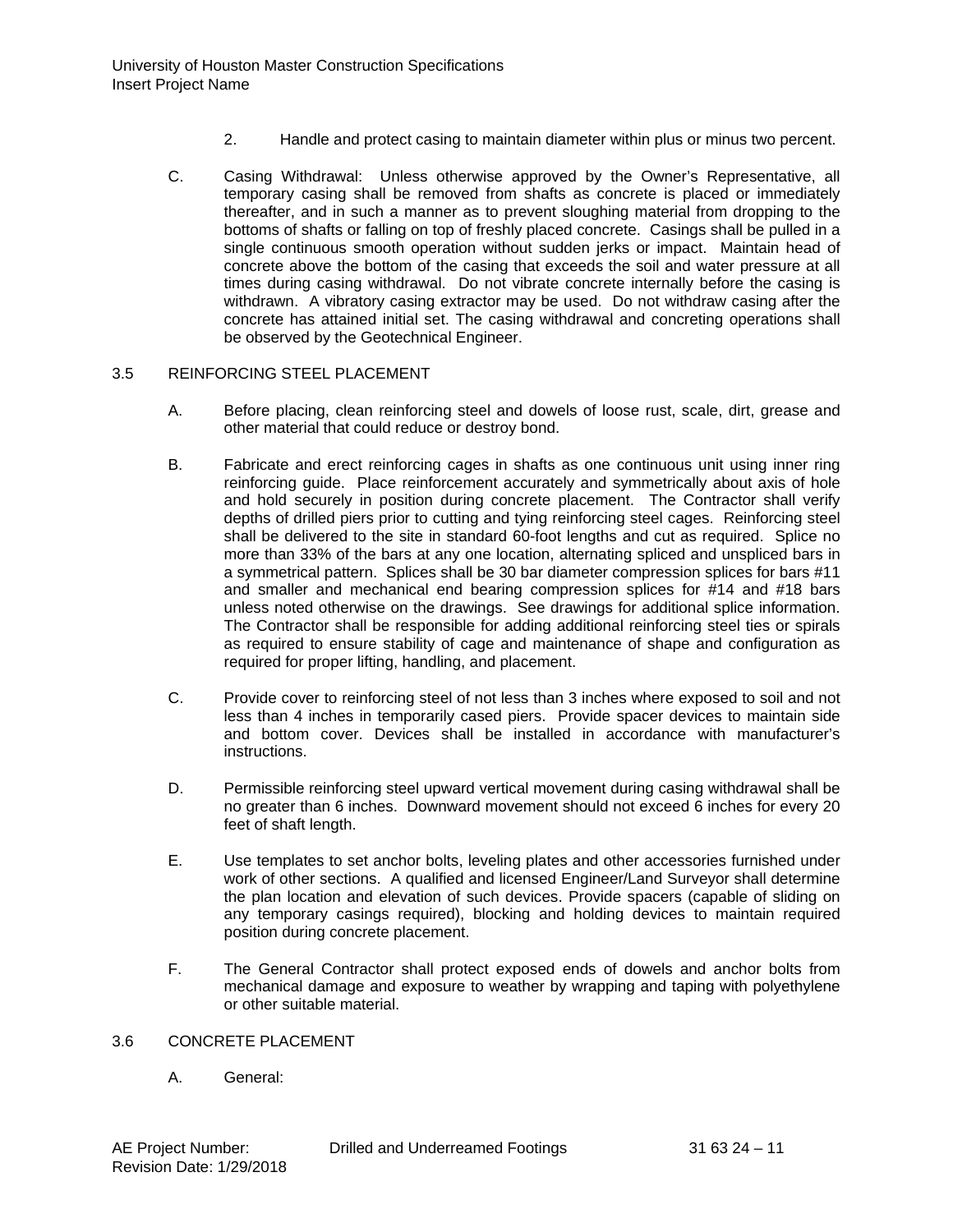- 1. Fill drilled piers with concrete immediately after inspection and approval by the Geotechnical Engineer or other authorized inspector. Use protection sheets (cut out to receive concrete) over excavation openings, extending at least 12" beyond edge. Complete the excavation and concrete placement in uncased excavations before the end of the workday unless the Architect/Engineer and Geotechnical Engineer grants permission to do otherwise in writing.
- 2. Place concrete continuously and in a smooth flow without segregating the mixed materials.
- 3. Place concrete by means of bottom discharge bucket, flexible drop chute, elephant trunk hopper, concrete pump, or tremie. Free fall of concrete may be used if provided for in concrete mix design and provided it is directed through a hopper or chute such that fall is down center of shaft without hitting sides or reinforcing steel. Free fall of concrete is not permitted for depths greater than the smaller of 20 times the shaft diameter or 60 feet.
- 4. Place concrete in-the-dry if at all possible. If water occurs, and it is impracticable to dewater drilled pier excavation, and reasonable attempts to seal off water flow have failed, allow water level to attain its normal level and place concrete by tremie method or by concrete pumping. Other methods of depositing concrete underwater may only be used if approved by Architect/Engineer.
- 5. Stop concrete placement at cut-off elevation shown, screed level, and apply a scoured, rough finish. Where cut-off elevation is above ground elevation, form top section above grade and extend shaft to required elevation.
- 6. Provide mechanical vibration for consolidation of at least top 5' of each shaft but only after any temporary casing is pulled or when casing is permanent.
- 7. Interrupted placing operations of over one hour duration will require a cold joint installation as follows. Leave resulting shaft surface approximately level. At resumption of concrete placing, clean off surface laitance, roughen as required, and slush with a 1-to-1 cement grout or commercial bonding agent before remainder of concrete is placed. Intentional cold joints will not be permitted.
- 8. Concrete shall not be placed in adjacent drilled piers located within three centerto-center shaft diameters of each other until concrete has cured a minimum of 6 hours.
- 9. Aluminum pipe or equipment shall not be used for placing concrete.
- B. Tremie Method:
	- 1. The drilled shafts shall be filled with concrete by the use of a tremie or concrete pump, sealed at the bottom, extending from above the ground surface to the bottom of the drilled shaft. Inspection of the empty tremie on the bottom may be requested of the Contractor by the Owner's authorized inspector. With the sealed tremie on the bottom of the shaft, the tube shall be filled to the top extending above the ground. The filled tremie shall be picked up approximately one (1) foot off the bottom of the shaft to allow the weight of the concrete to displace the seal at the bottom of the tremie. At no time is the tremie to be pulled to such a height as to clear the surface of the concrete already placed in the shaft. All concrete shall be poured through the now open tremie with care taken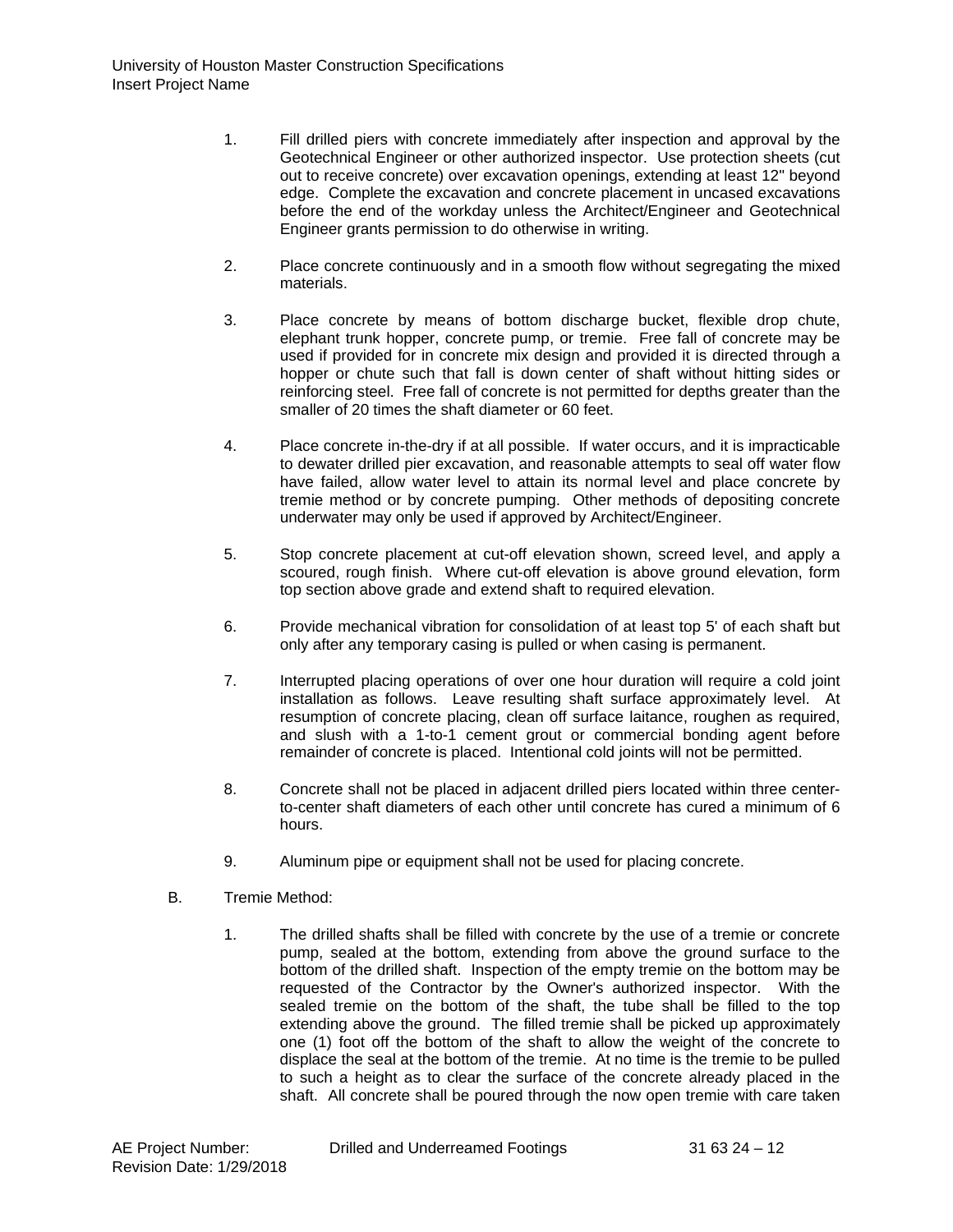to maintain a sufficient head of concrete to completely displace all water and suspended cuttings of material and to provide sufficient pressure so as to prevent reduction in pile diameter by earth pressure on the fresh concrete. The concrete in each pile shall be carried above cut-off elevation and then dipped out while fresh to cut-off elevation.

- 2. All concrete shall be deposited through the tremie or pump line so as to provide a continuous flow, without aggregate segregation, from bottom to top of pile. The production and delivery of the ready-mixed concrete shall be such that not more than 45 minutes shall elapse between the depositing of successive batches of concrete to ensure a monolithic unit of concrete. No deviation from this method will be acceptable.
- 3. Should the surface of the concrete in the shaft be breached by the tremie or pump line, the tube shall immediately be withdrawn from the hole, re-sealed and re-lowered below the surface of the concrete, and pouring operations re-started. Should the Owner's authorized inspector deem it necessary, the Contractor shall instead retrieve the reinforcing steel cage, redrill the shaft to reopen the hole, and begin the concreting operations from the bottom of the pier shaft.
- 4. If the Owner's authorized inspector has reason to suspect that the concrete was breached by the tremie or pump line or that the pier, for any other reason, may contain extraneous material or otherwise fail the specifications, he may order the pier cored for inspection and/or testing. If the core recovery and/or test results indicate non-compliance with the specifications, the Contractor shall bear the expense of the investigation and/or testing and shall also, at no cost to the Owner, install proper additional construction as required by the Architect/Engineer. Should the investigation and/or testing indicate compliance with the specifications the Owner shall bear the cost of such investigation and/or testing.
- C. Hot and Cold Weather Placement: Refer to Part II.

# 3.7 CONSTRUCTION TOLERANCES

- A. Plan Location: The tolerance on plan location for the top of the drilled pier shall not be more than 1/24 of the pier diameter or 3" in any direction, whichever is less. If the asinstalled shaft is larger than required, the center of the shaft may be taken as the center of a shaft having the required area that lies wholly within the as-installed shaft.
- B. Plumbness: Permissible tolerance for plumbness shall be 1.5% of the length. The centers of the top and bottom may be taken as the center of the required area that lies wholly within the as-installed area.
- C. Bottom Area: The bottom of the pier shall be essentially horizontal within a tolerance of 1 vertical to 12 horizontal with the area of the bottom bearing not less than 98% of that specified on the drawings.
- D. Top Area: The Contractor shall remove excess concrete at the top of the pier beyond the limits of the pier diameter. The pier top diameter shall be the same diameter as the shaft below. Piers extending above the ground surface shall be formed.
- E. Concrete Cut-Off Elevation: Concrete cut-off elevation at the pier top shall be plus one inch to minus three inches.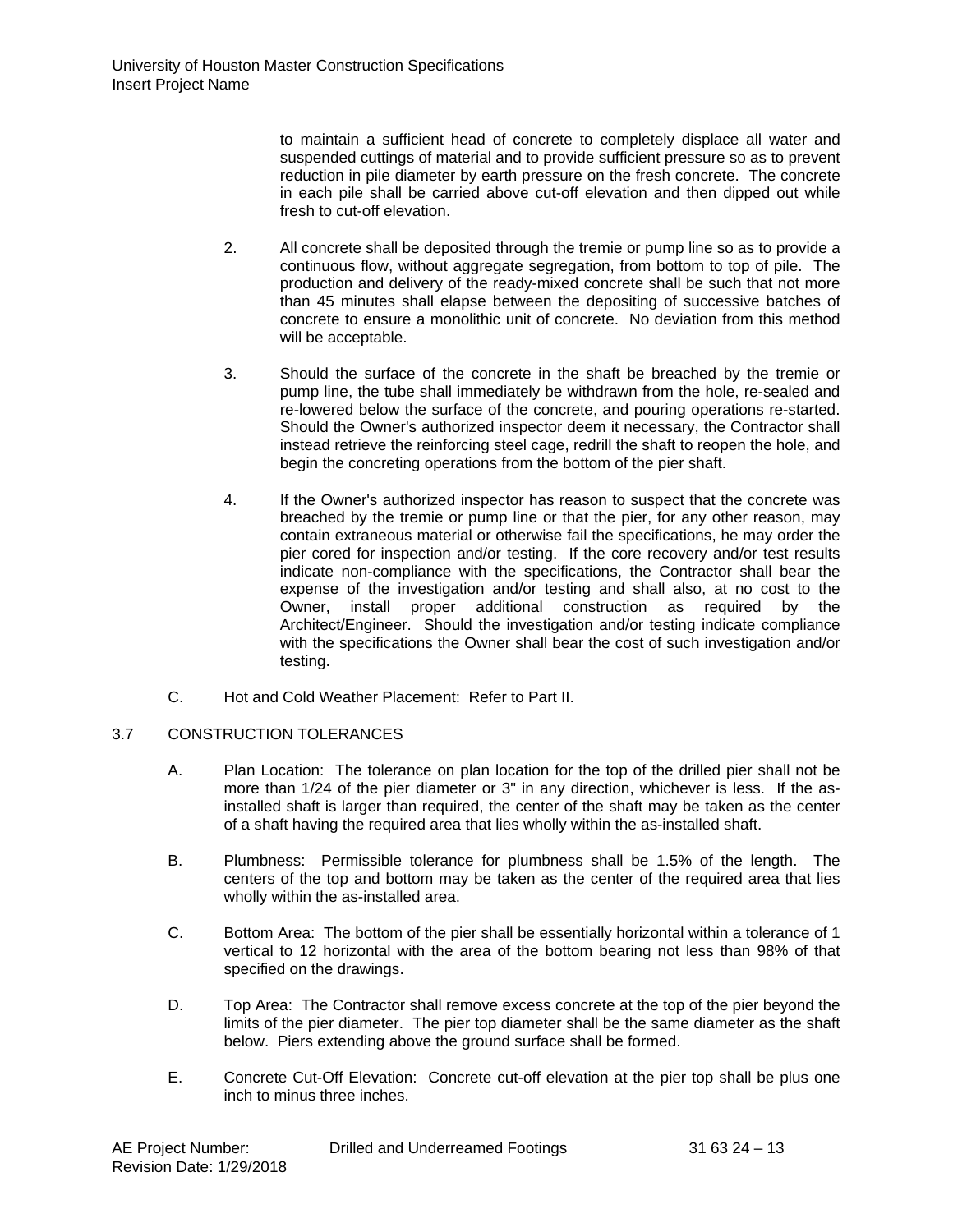- F. Battered Piers: Battered piers shall be installed within 5% of the length from the specified inclination.
- G. Anchorage Embedment Tolerance: Vertical and horizontal deviation from design location for individual anchorage components embedded in the pier shall not exceed  $\pm$  0.5 inches.
- H. If any of the above tolerances are exceeded, the Architect/Engineer shall immediately be notified to evaluate the eccentricity in the pier and recommend corrective measures. The cost of re-engineering and corrective construction shall be borne by the Contractor.

#### 3.8 PERMANENT STEEL CASINGS

- A. Requirement: Provide permanent steel casings where shown on the drawings of sufficient strength to withstand handling stresses, concrete pressure, and surrounding earth and/or fluid pressures. Provide casings with minimum outside diameter equal to nominal outside diameter of shaft. Wall thickness shown on the drawings is a minimum required for design purposes. The Contractor is responsible for increasing thickness as required for the installation process.
- B. Steel Pipe Casings: Provide steel pipe casings as shown on the drawings delivered in sections of any convenient length. Connect sections by continuous complete penetration welds performed according to AWS standards by certified welders during placement into drilled pier shaft excavation. Splice location and details shall be submitted for approval on steel pipe casing shop drawings.
- C. Corrugated Steel Casings: Provide corrugated steel casings formed of galvanized or bituminous-coated steel sheets. Corrugated steel casings may be delivered in any convenient section of panel, with sections or panels field connected in accordance with manufacturers instructions.
- D. Installation: Install permanent steel casing as excavation work progresses to ensure stability of drilled pier shaft walls. Remove and replace or repair casings which are damaged during installation and which could impair strength or efficiency of completed drilled pier.
- E. Fill the void space between permanent casing and shaft excavation or between permanent liner and temporary casing with fluid grout by means of grout pipe and pump pressure as required to achieve uniform void filling.

# 3.9 INSPECTIONS AND TESTS FOR DRILLED PIER EXCAVATIONS

- A. Verification of Design: Bottom elevations, bearing and/or skin friction capacities and lengths of drilled piers as shown on the drawings are estimated from available subsurface data. Actual elevations, pier lengths, and bearing and/or skin friction capacities will be determined by the Geotechnical Engineer from conditions found in the excavations.
- B. Notification of Architect/Engineer: If field conditions differ from the data and design recommendations outlined in the Geotechnical Report, the Geotechnical Engineer shall notify the Architect/Engineer immediately.
- C. Additional Tests: Additional tests may be required by the Geotechnical Engineer to determine new design criteria. Such tests shall be made as quickly as possible so as not to delay the concreting operations any longer than absolutely required.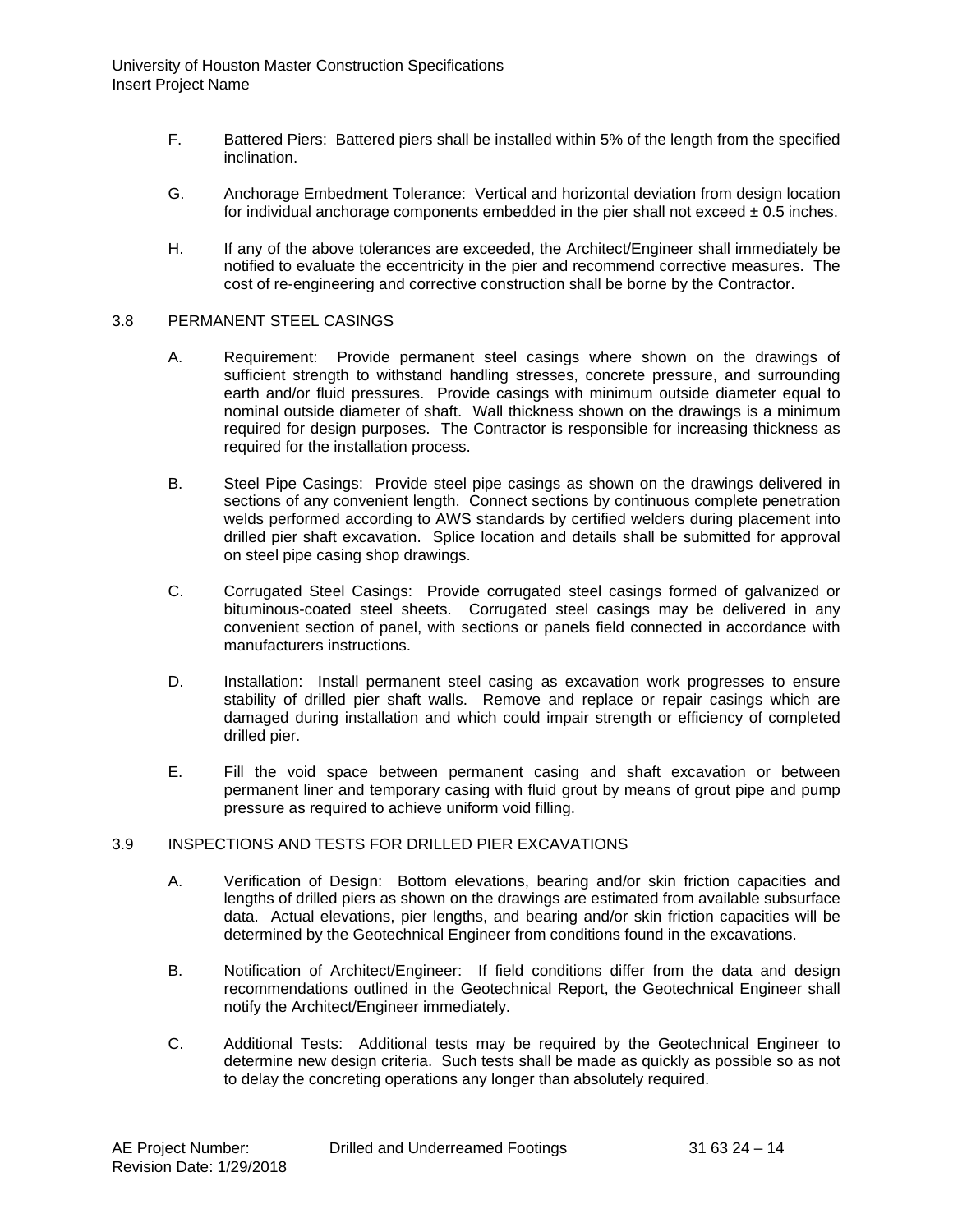- D. Inspection Requirements: Each drilled pier shall be inspected by the authorized inspector and approved prior to placement of concrete.
- E. Cooperation with Testing and Inspection Personnel: The Contractor shall provide facilities as required to assist in the inspection and testing of the excavations, and cooperate with the inspecting and testing personnel to expedite the work.
- F. Notification of Inspector: The Contractor shall notify the authorized inspector at least six hours prior to the time the excavation will be ready for inspection.
- G. Personnel Safety: The Contractor shall provide gas testing equipment, protective cage, or temporary casing of proper diameter, length, and thickness, and all other safety equipment required by law for inspection and testing of drilled piers and to protect workmen and inspectors during hand belling or other operations necessitating entry into shaft.

### 3.10 PIER LOAD TEST

- A. Perform load tests to verify design pier lengths and loads. Provide complete testing materials and equipment as required. Notify the Architect/Engineer in ample time before performing tests and perform tests only in the presence of the Owner's Geotechnical Engineer.
- B. Test piers, furnished and installed by the Pile Contractor to determine pier criteria, may be located, cut off, and become part of foundation system provided they conform to contract requirements and are approved by the Owner's Geotechnical Engineer.
- C. Test Pier Required:

Provide one single test pier as directed by the Owner's Geotechnical Engineer.

- D. Drilling Test Piers:
	- 1. Use test piers of same size and design as required for the project, and install with the same equipment as will be used in drilling permanent piers.
	- 2. Install test piers at locations and to the depths as specified by the Owner's Geotechnical Engineer.
- E. Pier Design Load: Design load for test pier is shown on drawings.
- F. Test Loads:
	- 1. Load single test piers to twice required design load for each type pier.
	- 2. Load groups of 3 test piers to 1-1/2 times load capacity of pier group.
- G. Pier Load Testing: Pier test shall be at a location as determined by the Geotechnical Engineer and approved by the Architect/Engineer. Test shall be performed under the supervision of the Owner's Geotechnical Engineer. Design of the load test frame shall be the responsibility of the Drilling Contractor. Shop drawings of the load test frame shall be submitted for Architect/Engineer review and shall be prepared under the supervision of and sealed by a registered professional engineer in the state where the project is located. Costs of load tests shall be borne by the Drilling Contractor. Load and test piers which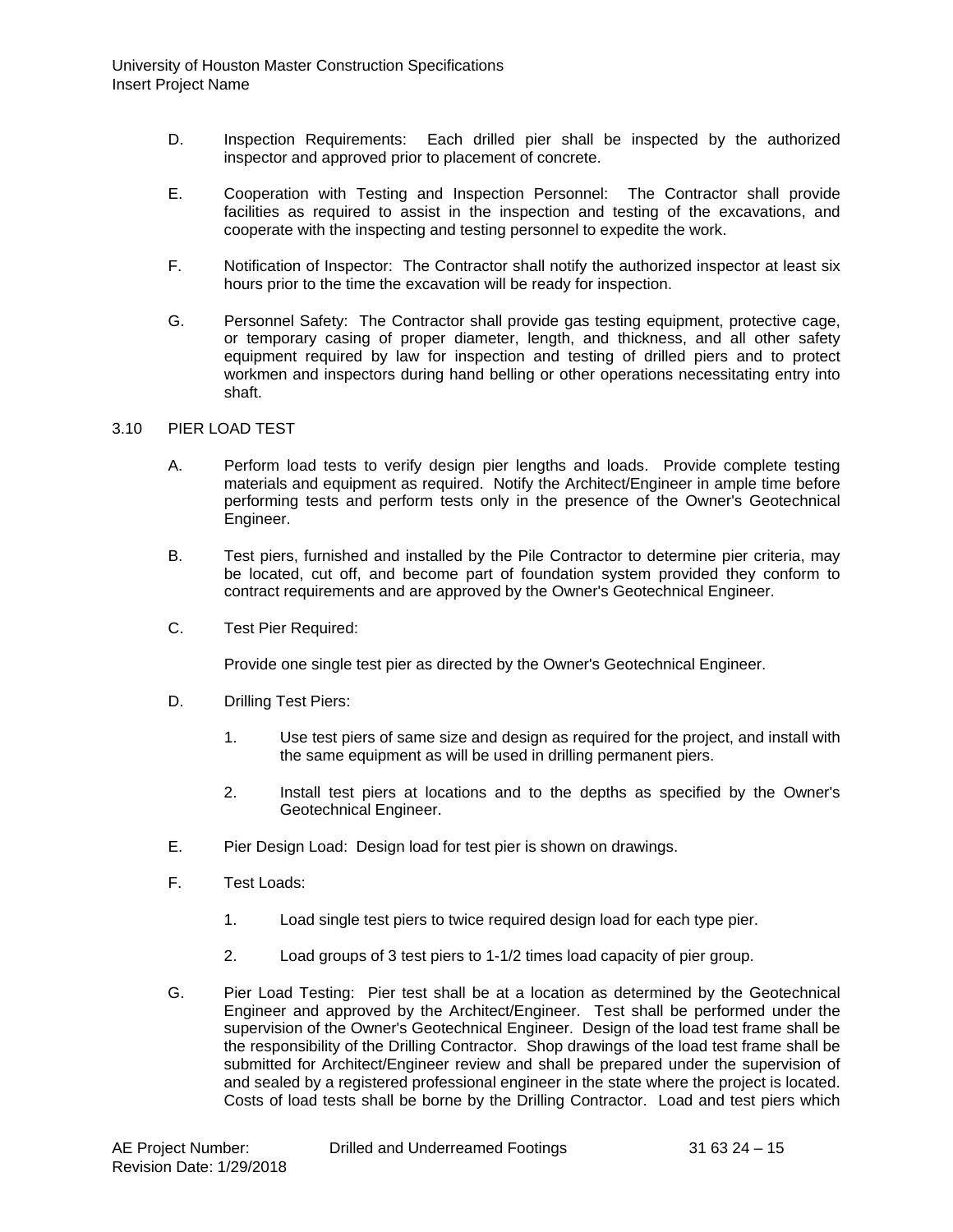have been in place sufficient time to allow concrete to attain its 28 day design compressive strength. Determine the load-settlement relationship of test piers under a vertical axial load, complying with ASTM D 1143.

- 1. Apply loads in increments not exceeding 25% of allowable pier load.
- 2. Apply test loads either by use of hydraulic jacks or by static loading. Use certified, calibrated jacks to develop the required test loads, maintain them, and release them in continuous operations. Drive anchor piers not closer than 5 ft. from any test pier or as directed by the Owner's Geotechnical Engineer.
- 3. Apply test loads so that allowable design load is reached in not less than 8 hours from start of load application. Maintain this load until no measurable settlement is observed in a period of 16 hours or longer, as may be required by local codes having jurisdiction. Do not apply subsequent loads until pier settlement becomes negligible.
- 4. After satisfactory allowable design load testing, apply additional loads so that total test load is reached in not less than 8 hours. Maintain total load until no measurable settlement is observed in a period of 16 hours, or longer as may be required by local codes having jurisdiction.
- 5. Measure and record settlement immediately before and after each increment of test load is applied, and immediately before and 24 hours after total load is removed.
- 6. The test pier will be considered as acceptable for stipulated bearing and/or skin friction capacity if total net settlement, after deducting rebound, does not exceed 0.01" per ton of test load but not greater than 3/4".
- H. Test Reports:
	- 1. The Owner's Geotechnical Engineer shall submit copies of the Pier Load Test Report as specified in Submittals section of this specification.
	- 2. Include with the report a record of drilling equipment used.
	- 3. Also include tabular and graphical representation of gross and net settlement of the pier top, relationship of actual load capacity to that predicted, and any recommendations for production pier installation.

### 3.11 APPROVAL BY THE GEOTECHNICAL ENGINEER

A. Approval by the Owner's Geotechnical Engineer is required on all pier installation criteria and his decision and judgment on pier length, rejection of piers, additional piers required, and all other pier installation and capacity questions shall be final.

#### 3.12 CONTRACT BASIS

A. Basis of Bids: Bids shall be based on number of drilled piers, design length from top elevation to bottom of shaft (extended through the bell, if applicable), and diameter of shaft and bell, as shown on drawings. The bid price shall include cost for temporary casing of excavation that may be required.